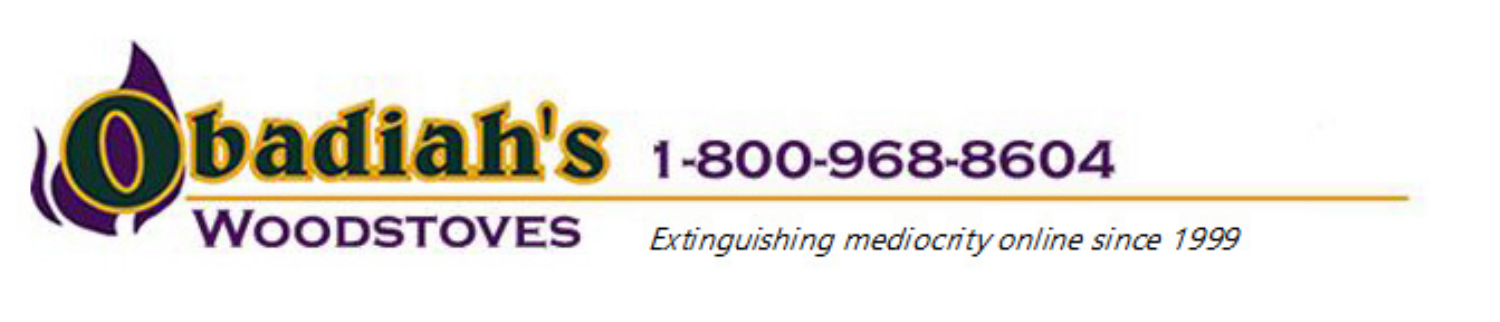# REGENCY

## **B41XTE-10 Gas Fireplace**

| Model                                             | <b>B41XTE NG10</b>        | <b>B41XTE LP10</b>       |
|---------------------------------------------------|---------------------------|--------------------------|
| <b>Fuel Type</b>                                  | Natural Gas               | Propane Gas              |
| Minimum Supply Pressure                           | 5" W.C.<br>(1.25 kPa)     | 11" W.C.<br>(2.74 kPa)   |
| Manifold Pressure - High                          | $3.5"$ W.C.<br>(0.87 kPa) | $10"$ W.C.<br>(2.49 kPa) |
| Manifold Pressure - Low                           | $1.6"$ W.C.<br>(0.40 kPa) | 6.4" W.C.<br>(1.60 kPa)  |
| Orifice Size                                      | #30 DMS                   | #49 DMS                  |
| Minimum Input<br>Altitude 0-4500 ft.<br>(0.1372m) | 30,000 BTU/h (8.79 kW)    | 29,500 BTU/h (8.65kW)    |
| Maximum Input<br>Altitude 0-4500 ft.<br>(0.1372m) | 42,500 BTU/h (12.45 kW)   | 37,500 BTU/h (10.99 kW)  |
| <b>Vent Sizing</b>                                | 5" Inner / 8" Outer       | 5" Inner / 8" Outer      |

| <b>Approved Venting Systems</b> |                                                                                                     |  |
|---------------------------------|-----------------------------------------------------------------------------------------------------|--|
| <b>Flex Vent Systems:</b>       | FPI AstroCap™ Flex Vent                                                                             |  |
| Rigid Pipe Vent Systems:        | Simpson Direct Vent Pro®<br>Selkirk Direct-Temp™<br>Metal-Fab® Sure Seal<br><b>ICC Excel Direct</b> |  |

## Unit Dimensions:



Min. 3-1/2<br>(89mm)

47-1/4" (1200mm) Framing

 $Min. 3-1/2'$ 



## Framing Dimensions:

| Framing<br><b>Dimensions</b> | <b>Description</b>            | <b>B41XTE-10</b>              |
|------------------------------|-------------------------------|-------------------------------|
| M                            | <b>Framing Width</b>          | 47-1/4"(1200mm)               |
| N                            | <b>Framing Height</b>         | 49-1/2" (1257mm)              |
| O (Rear Vent)                | Framing Depth - Rear Vent     | 23-1/4" (591mm)               |
| O (Top Vent)                 | Framing Depth - Top Vent      | 22-5/8" (575mm)               |
| P                            | Corner Facing Wall Width      | 60-1/4" (1530mm)              |
| Q                            | Corner Facing Wall Width      | 85-3/16" (2163mm)             |
| R (Rear Vent)                | Framed Chase Ceiling - Rear   | 49-1/2" (1257mm)              |
| R (Top Vent)                 | Framed Chase Ceiling - Top    | 54-1/2" (1384mm)              |
| S (Rear Vent)                | Vent Centerline Height - Rear | 28-1/2" (724mm)               |
| S (Top Vent)                 | Vent Centerline Height - Top  | 47-1/2" (1207mm) Rigid / Flex |
| T                            | <b>Gas Connection Height</b>  | 1-1/2" (38mm)                 |
| U                            | <b>Gas Connection Inset</b>   | 5" (127mm)                    |
| V                            | <b>Gas Connection Width</b>   | 3-1/4" (82mm)                 |
| W                            | Non-Combustible Top Height    | 13-1/2" (343mm)               |

**\*\* Important: Framing height requires consideration of the hearth depth. Dimension N = N + the thickness of the installed hearth.**

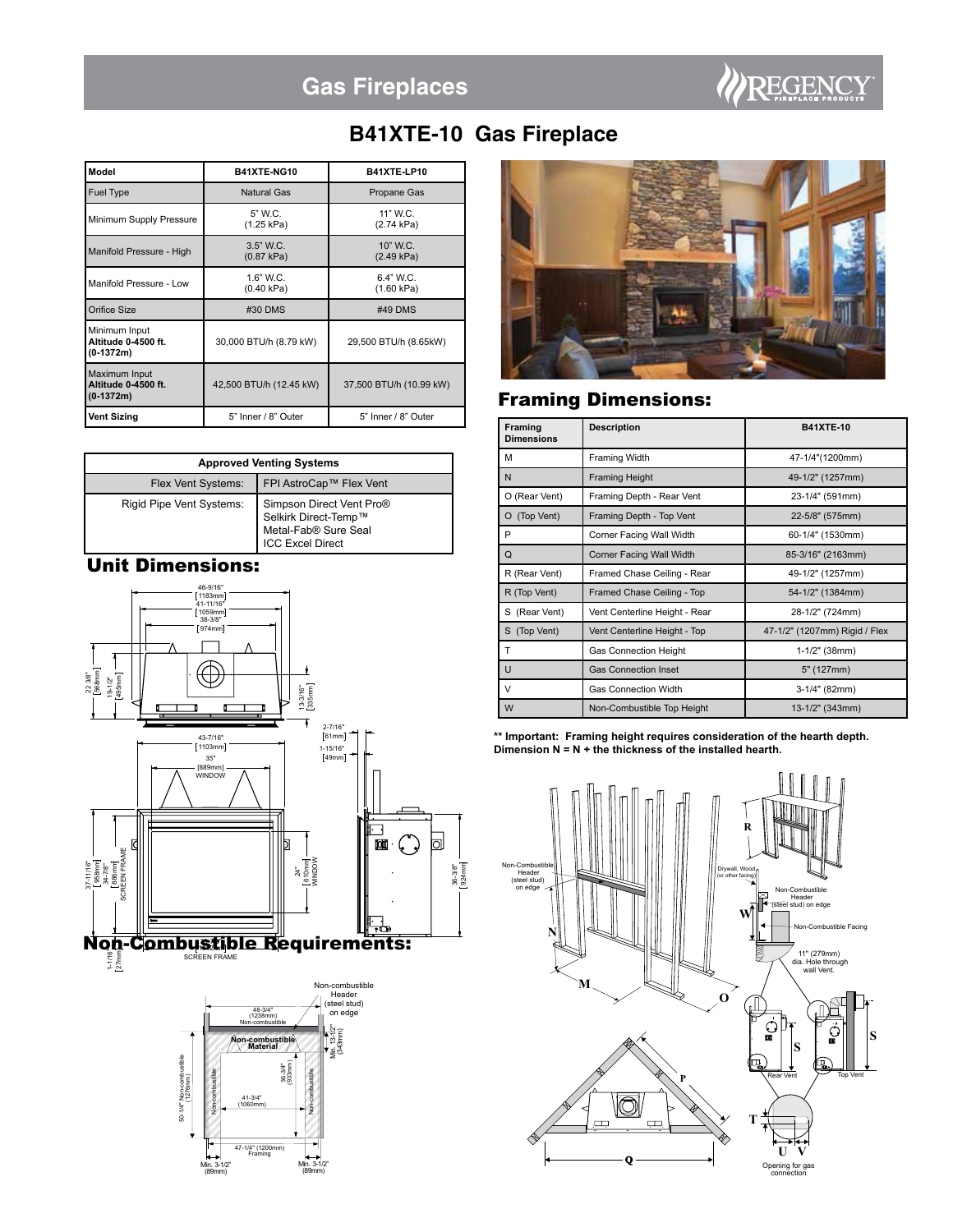

*B41XTE Gas Fireplace*

## Clearance Requirements:



| <b>Minimum Vent Clearances to Combustibles</b> |              |
|------------------------------------------------|--------------|
| Horizontal Top                                 | 3" (76mm)    |
| <b>Horizontal Side</b>                         | $2$ " (51mm) |
| <b>Horizontal Bottom</b>                       | 2" (51mm)    |
| <b>Vertical Vent</b>                           | 2" (51mm)    |



| Clearance:              | <b>Dimension</b> | <b>Measured From:</b>                            |
|-------------------------|------------------|--------------------------------------------------|
| A: Mantel Height (min.) | 15" (381mm)      | Top of Fireplace Opening                         |
| <b>B: Sidewall</b>      | 9" (229mm)       | Side of Fireplace Opening                        |
| C: Ceiling              | 33-3/4" (933mm)  | Top of Fireplace Opening                         |
| D: Mantel Depth (max.)  | 12" (304mm)      | 23-1/4" (591mm)<br>from Top of Fireplace Opening |
| E: Alcove Width         | 60" (1524mm)     | Wall to Wall (Minimum)                           |
| <b>F: Alcove Depth</b>  | 36" (914mm)      | Front to Back Wall (Maximum)                     |
| Notes:                  | 0"               | No Hearth Required                               |

**NOTE:** A 16" deep non-combustible hearth pad is recommended for hardwood flooring and carpet.

### Mantel Clearances:

## Combustible Mantels:

**Due to the extreme heat this fireplace emits, the mantel clearances are critical.** Combustible mantel clearances from top of front facing are shown in the diagram on the right.

**Note: Ensure the paint that is used on the mantel and the facing is "heat resistant" or the paint may discolour.**

## Mantel Leg Clearances:





| <b>Mantel Clearances</b><br><b>B41XT</b> |             | в           |             | D       |
|------------------------------------------|-------------|-------------|-------------|---------|
| From Top of                              | $35 - 1/4"$ | $23 - 1/4"$ | $19 - 1/2"$ | 15"     |
| Fireplace Opening                        | (895mm)     | (591mm)     | (495mm)     | (381mm) |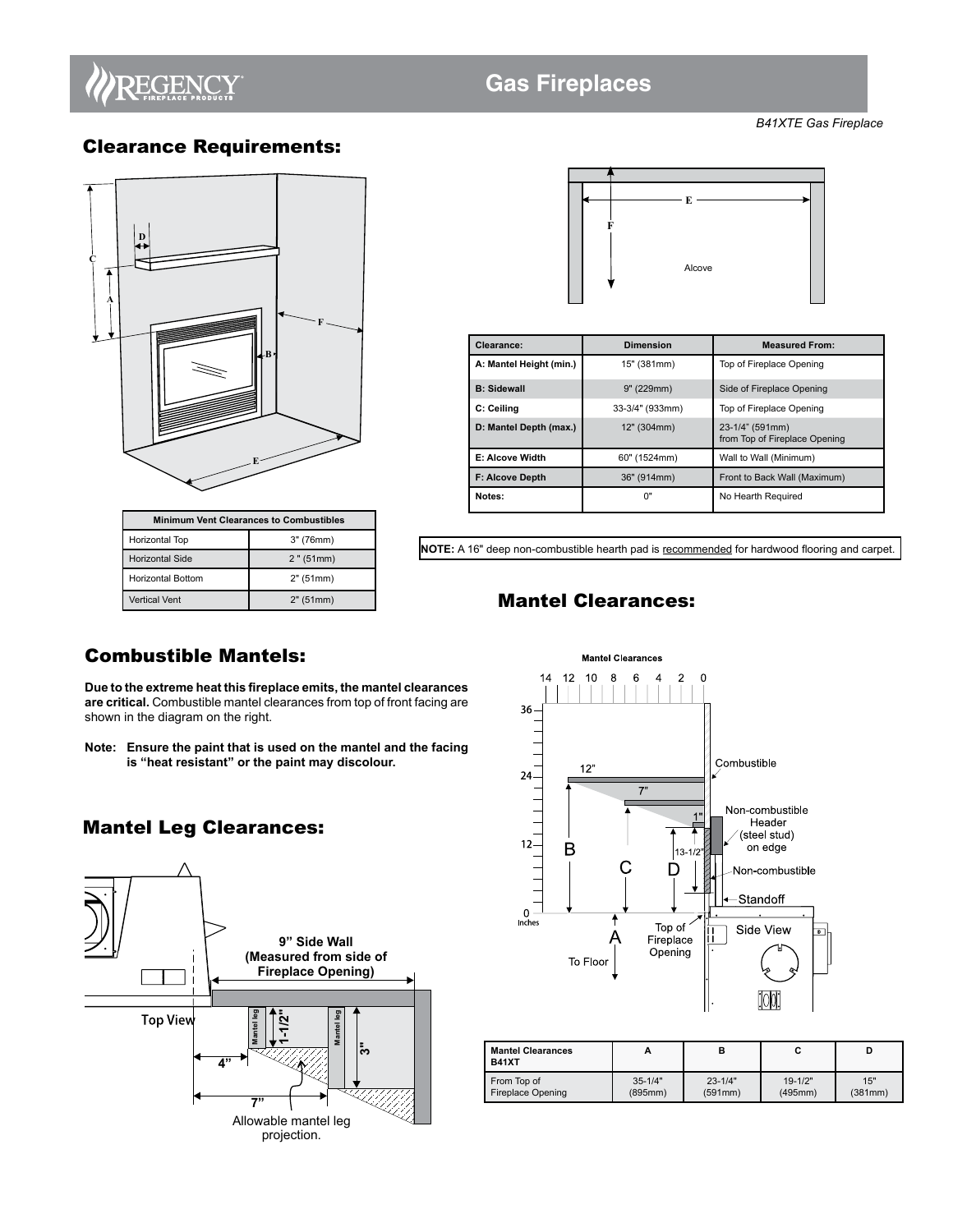

#### **FINISHING**

### **IMPORTANT FINISHING DETAIL NOTE:**

**Before placing unit into final position - it is important to know the total thickness / height of finished hearth (tile, carpet, etc.) The base of the fireplace should be level or higher than the finished hearth height.**



#### **Note:**

All non-combustible facing material should butt up cleanly to the flanges around the firebox opening.

Rough edges will be visible from the front view with the flush louvers or flush panels - if not using the optional finishing trim.

To maintain a clean finished edge - it is recommended to install the noncombustible facing material with the finished edge against the fireplace / nailing strips.

Alternatively, you can use J Style Trim or Metal Corner Bead to cover cut edges of the non-combustible facing material.





**Diagram 3: Shown with optional Finishing Trim**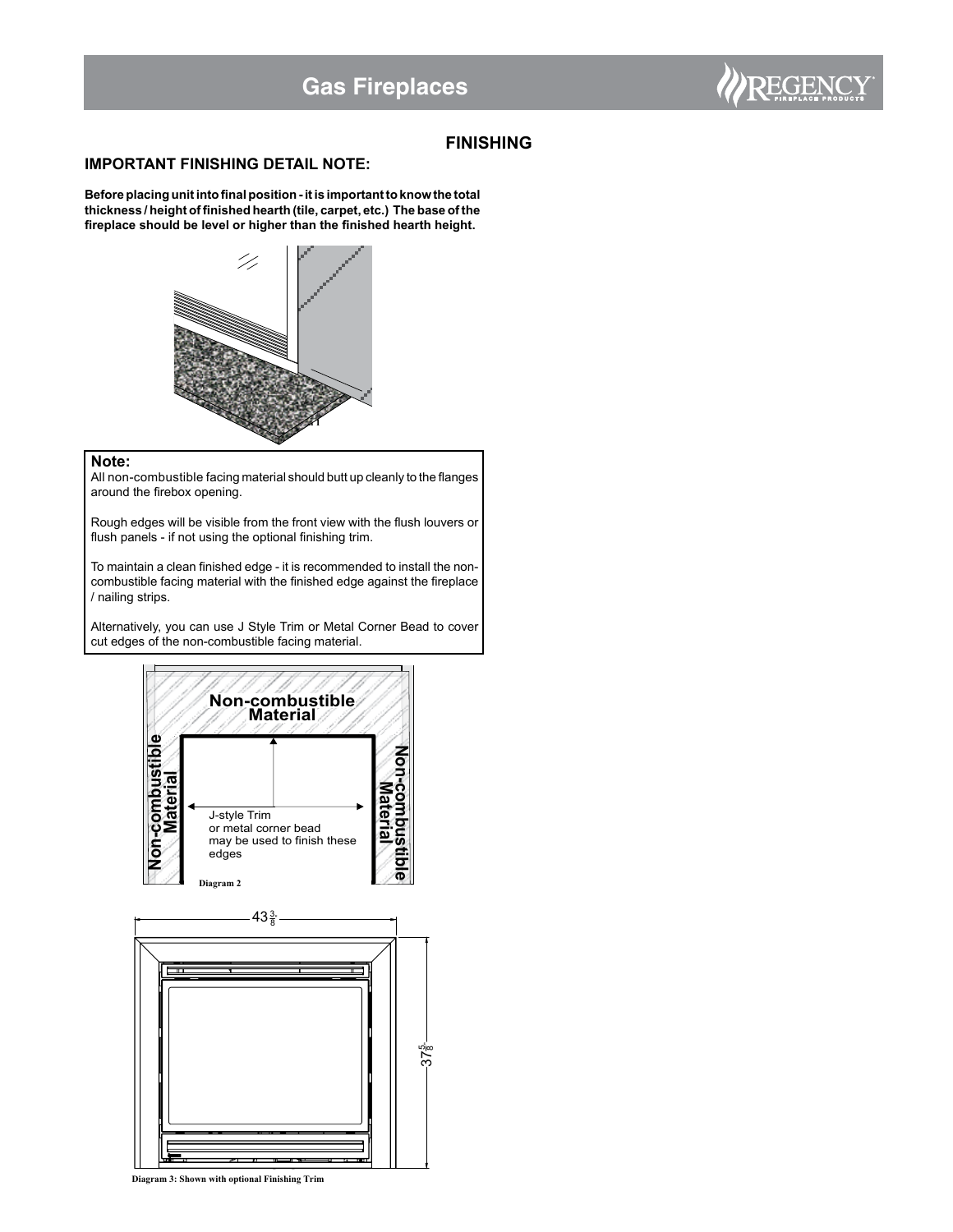

*B41XTE Gas Fireplace*

### Horizontal Terminations: **ASTROCAP XL & RIGID REAR VENT KIT FOR CORNER INSTALLATIONS**

Designed for a minimum vent configuration when using a rear vent application with a horizontal termination in a corner installation.

| Kit# $946-612$ Includes:         |           |
|----------------------------------|-----------|
| AstroCap XL                      | 946-623/P |
| Rigid Pipe Adaptor               | 770-994   |
| Vinyl Siding Standoff (Optional) | 946-625   |
| <b>Wall Thimble</b>              | 58DVA-WT  |
| 6" Galvanized Rigid Pipe         | 58DVA-06  |
| 8-1/2" Galvanized Pipe Extension | 58DVA-08A |
| 45° Galvanized Elbow             | 58DVA-E45 |
| 90ml MillPac                     | 948-128   |

| <b>Placement of the Unit into the Corner</b> |             |
|----------------------------------------------|-------------|
| Back Top Corner of Unit to Wall              | 3"          |
| Inside Corner out along the Wall             | $60 - 1/4"$ |
| Across the Face of the Unit, Wall to Wall    | 85-3/16"    |
| A - Clearance to Outside Corner              | 13"         |
| B - Clearance to Inside Corner               | $5 - 1/2"$  |





## Basic Horizontal & Vertical Terminations:

Rigid Pipe Vent Systems offer a complete line of component parts for installation of both horizontal and vertical installations. Many items are offered in decorative black, as well as galvanized finish.

#### **The minimum components required for a basic Horizontal Termination are:**

- 1 AstroCap XL Termination Cap<br>1 90° Elbow
- 1 90° Elbow
- 1 Rigid Pipe Adaptor
- 1 Wall Thimble
- 1 Length of rigid pipe to suit wall thickness

#### **The minimum components required for a basic Vertical Termination are:** 1 Vertical Termination Cap

- 
- 1 Rigid Pipe Adaptor
- 1 Lengths of pipe to adequately
- penetrate roof<br>1 Ceiling Firesto Ceiling Firestop
- 1 Flashing
- 1 Storm Collar
- Wall thickness is measured from the back standoffs to the inside mounting surface of termination cap. For siding other than vinyl, furring strips may be used, instead of a vinyl siding standoff, to create a level surface to mount the vent terminal. The Terminal must not be recessed into siding. Measure the wall thickness including furring strips.

If a Vinyl Siding Standoff is required (it must be used with vinyl siding), measure to outside surface of wall without siding and add 2 inches.

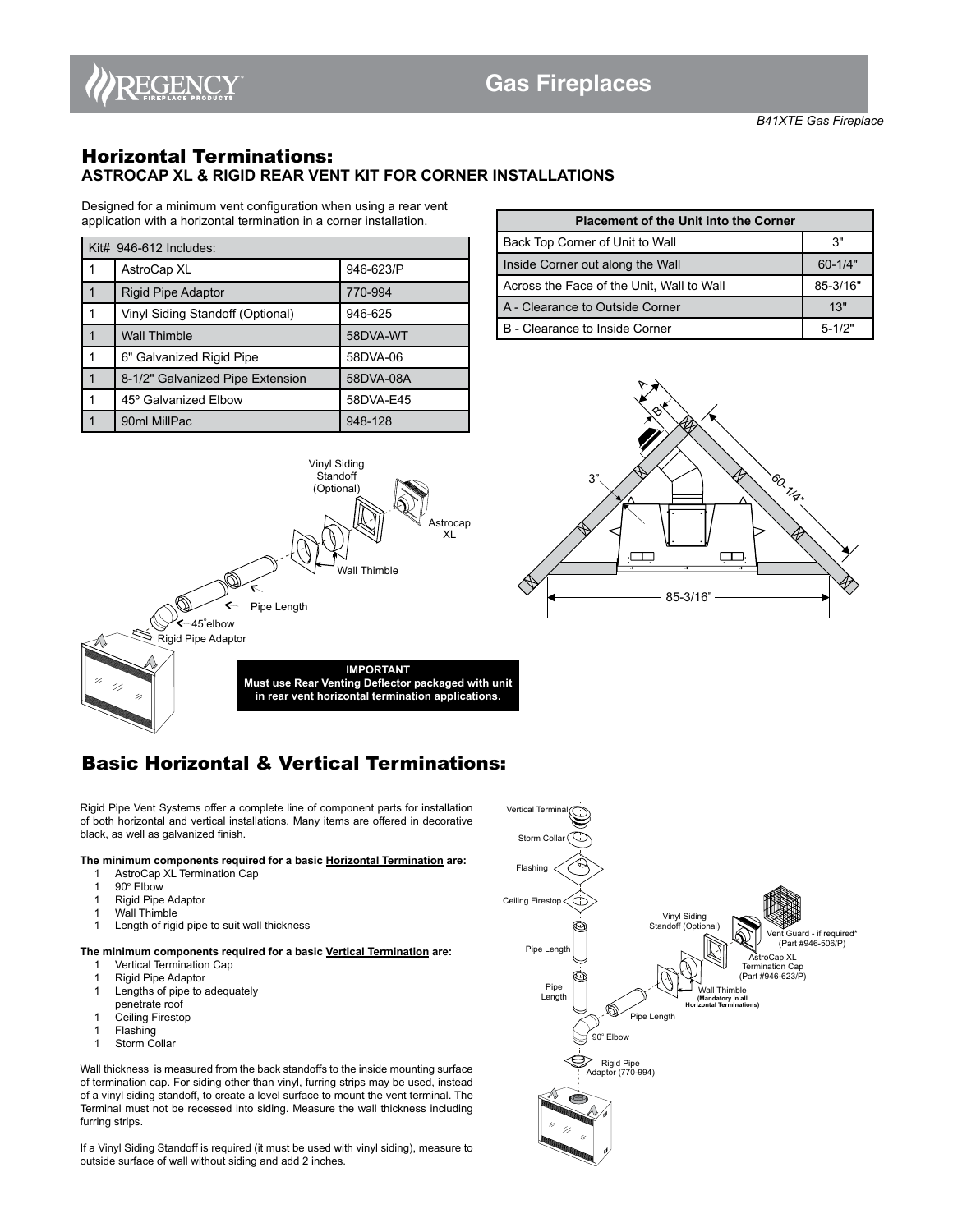#### *B41XTE Gas Fireplace*

## Venting Arrangements for Horizontal Terminations:

The diagrams show all allowable combinations of vent runs with 5" x 8" venting using the Regency direct vent system or rigid vent system. A vent guard should be used whenever the termination is lower than the specified minimum or as per local codes.

For horizontal terminations the Regency Direct Vent Flex System may be used for installations upto a maximum **continuous** vent length of 10ft (3.0m).

**Note: Must use optional rigid pipe adaptor (Part # 770-994. when using Rigid Pipe vent systems.**

- **Maintain clearance to combustibles.**
- **Horizontal vent must be supported every 3 feet.**
- **Firestops are required at each floor level and whenever passing through a wall.**





### Horizontal Terminations - Rigid Pipe 5 x 8:

| Top Vent - No Vertical Rise<br>• When venting with a 90° elbow directly off<br>the unit<br>Flex vent or approved Rigid Vent System<br>• Max. 3 ft. horizontal run |
|-------------------------------------------------------------------------------------------------------------------------------------------------------------------|
| Rear Vent w/ Horizontal Termination<br>· Max. 3ft. horizontal run                                                                                                 |

**IMPORTANT Must use Rear Venting Deflector packaged with unit in rear vent horizontal termination applications.**





**IMPORTANT Must use Rear Venting Deflector packaged with unit in rear vent horizontal termination applications.**



REGENC